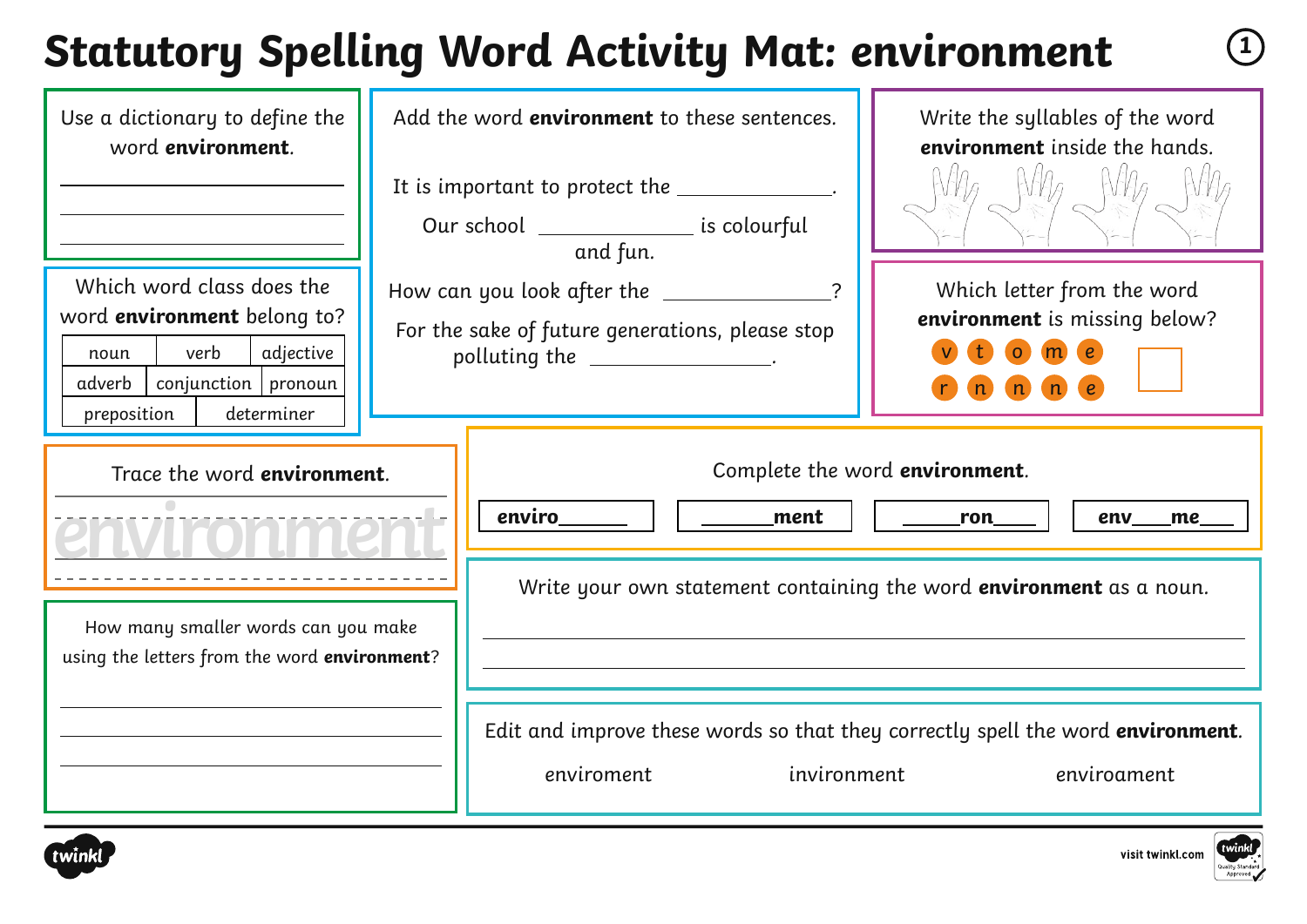## **Statutory Spelling Word Activity Mat: equip <sup>2</sup>**

| Use a dictionary to define the<br>word equip.                                                                                                     | Add the word equip to these sentences.<br>I will vill vill you with the necessary<br>tools for the job.<br>We must ______________ the doctors to do | Write the syllables of the word equip<br>inside the hands.       |
|---------------------------------------------------------------------------------------------------------------------------------------------------|-----------------------------------------------------------------------------------------------------------------------------------------------------|------------------------------------------------------------------|
| Which word class does the<br>word equip belong to?<br>verb<br>adjective<br>noun<br>$conjunction$   pronoun<br>adverb<br>determiner<br>preposition | their job.<br>If you are going rock climbing, you must<br>_____ yourself with a<br>safety harness.                                                  | Which letter from the word equip is<br>missing below?            |
| Trace the word equip.                                                                                                                             | Complete the word equip.<br>$\mathbf{p}$<br>e<br>Write your own statement containing the word equip as a verb.                                      | $\underline{\qquad \qquad }$ u $\underline{\qquad \qquad }$<br>e |
| If equip is the root word, how many<br>longer words can you think of?                                                                             | Edit and improve these words so that they correctly spell the word equip.<br>ekwip<br>eqwip                                                         | ecquip                                                           |



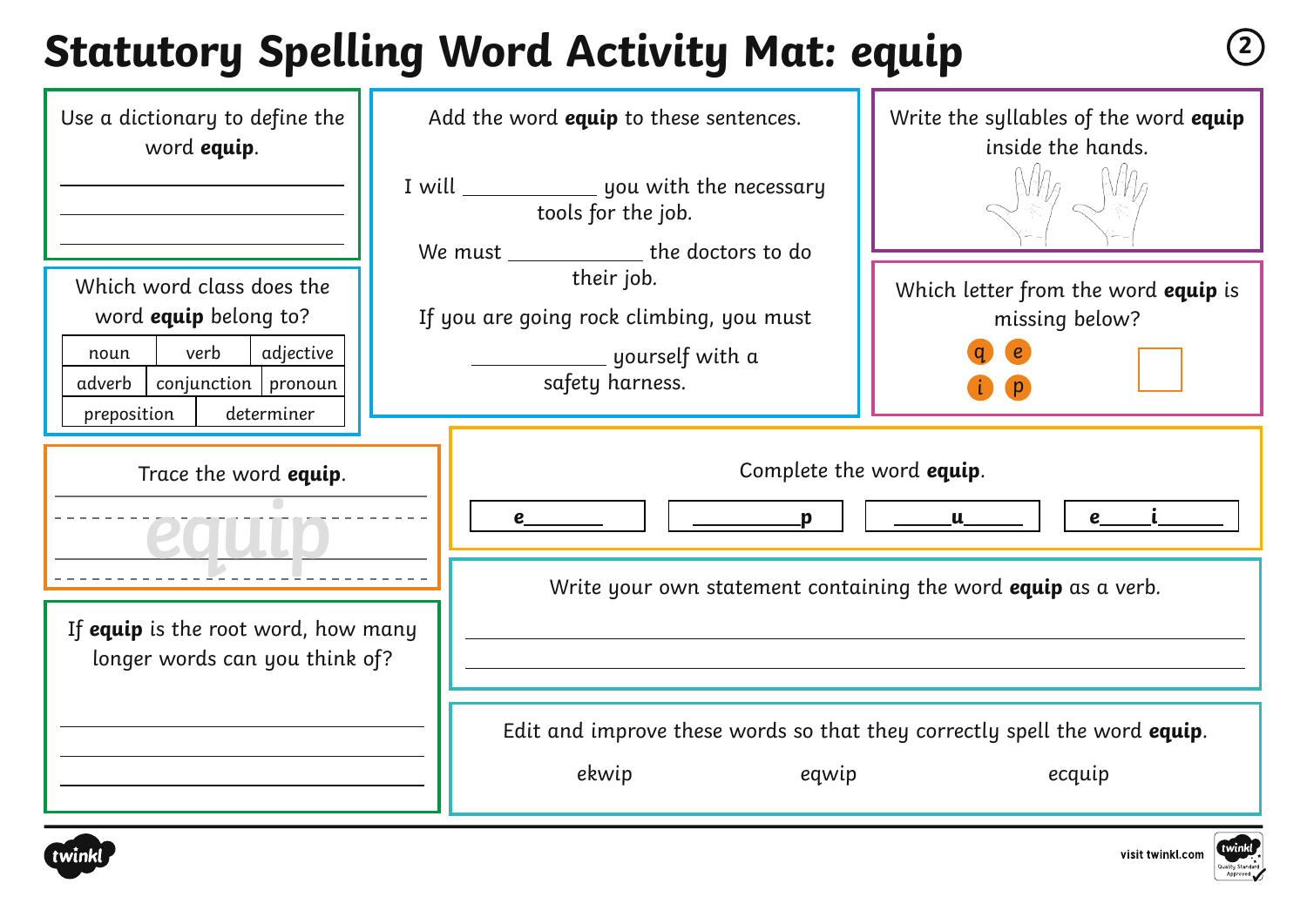# **Statutory Spelling Word Activity Mat: especially <sup>3</sup>**

| Use a dictionary to define the<br>word especially.                                                                                                 | Add the word especially to these sentences.<br>I don't __________________ enjoy singing.<br>Daljit likes listening to music,                 | Write the syllables of the word<br>especially inside the hands.                       |
|----------------------------------------------------------------------------------------------------------------------------------------------------|----------------------------------------------------------------------------------------------------------------------------------------------|---------------------------------------------------------------------------------------|
| Which word class does the<br>word especially belong to?<br>verb<br>adjective<br>noun<br>adverb<br>conjunction pronoun<br>determiner<br>preposition | <u>прорествование проре</u><br>This is an ________________ difficult question<br>to answer.<br>How _____________________ hot it is today!    | Which letter from the word<br>especially is missing below?<br>p c e e<br><b>a i i</b> |
| Trace the word especially.                                                                                                                         | Complete the word especially.<br>$\rule{1em}{0.15mm}$ ally<br>espec<br>Write your own statement containing the word especially as an adverb. | <b>Ci</b><br>esp                                                                      |
| How many smaller words can<br>you make using the letters from<br>the word especially?                                                              |                                                                                                                                              |                                                                                       |
|                                                                                                                                                    | Edit and improve these words so that they correctly spell the word especially.<br>espeshally<br>espesially                                   | espechally                                                                            |



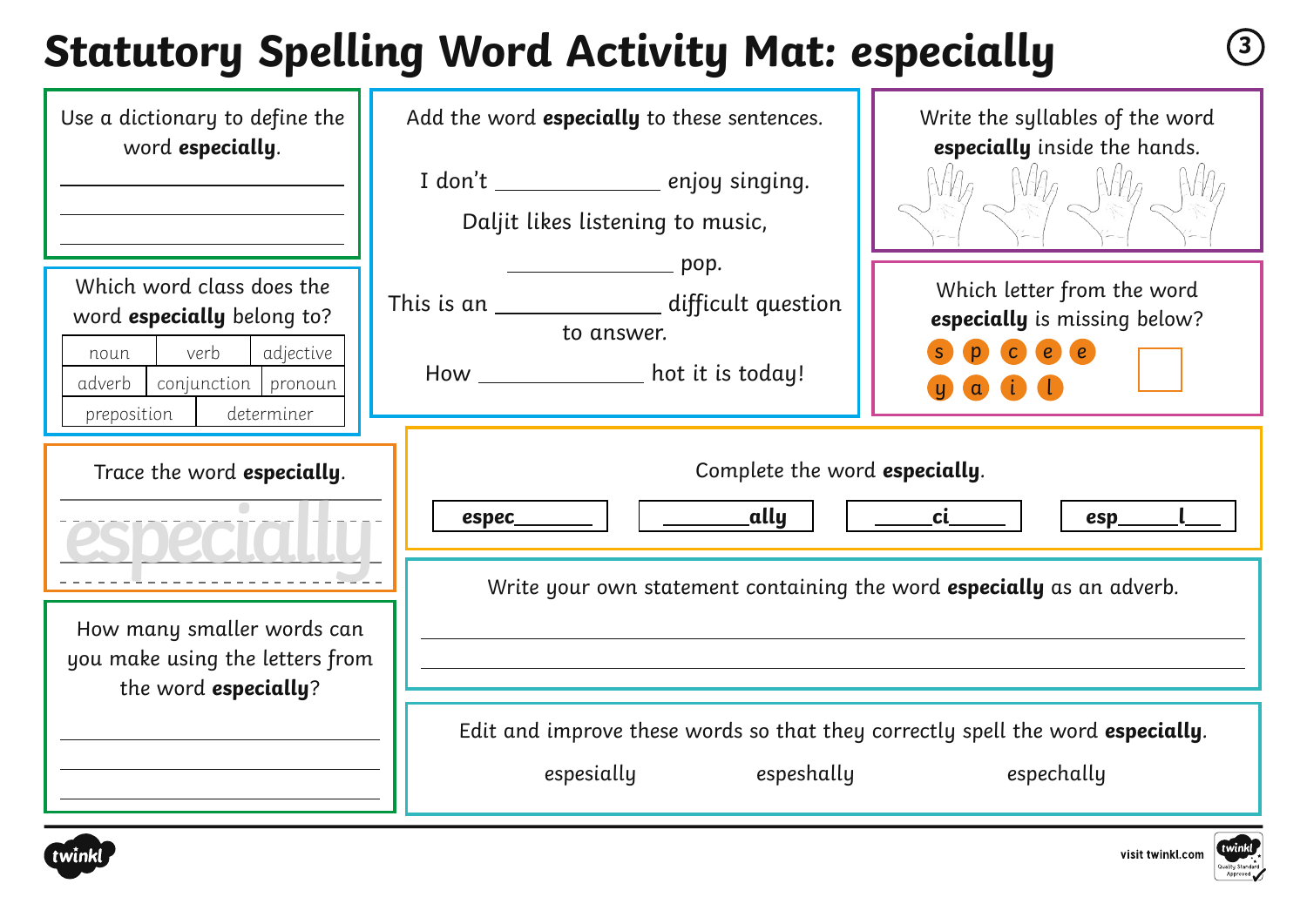## **Statutory Spelling Word Activity Mat: exaggerate <sup>4</sup>**

| Use a dictionary to define the<br>word exaggerate.                                                                                                 | Add the word exaggerate to these sentences.<br>Why do you always<br>__________ everything?<br>Uma has a tendency to                | Write the syllables of the word<br>exaggerate inside the hands.                                             |
|----------------------------------------------------------------------------------------------------------------------------------------------------|------------------------------------------------------------------------------------------------------------------------------------|-------------------------------------------------------------------------------------------------------------|
| Which word class does the<br>word exaggerate belong to?<br>verb<br>adjective<br>noun<br>conjunction pronoun<br>adverb<br>preposition<br>determiner | <u>_______________</u> things.<br>"Don't _________________," said Mum when<br>I told her about the size of the fish I'd<br>caught. | Which letter from the word<br>exaggerate is missing below?<br>q n a<br>$\epsilon$<br>$\alpha$<br>$\epsilon$ |
| Trace the word exaggerate.                                                                                                                         | Complete the word exaggerate.<br>rate<br>exagg                                                                                     | <u>___ge_</u><br>exa<br>$\mathbf{a}$                                                                        |
| Write a synonym and an antonym for<br>the word exaggerate.                                                                                         | Write your own statement containing the word exaggerate as averb.                                                                  |                                                                                                             |
| Synonym: __________<br>Antonym: ___________                                                                                                        | Edit and improve these words so that they correctly spell the word exaggerate.<br>exadgerate<br>exagerate                          | ecsaggerate                                                                                                 |